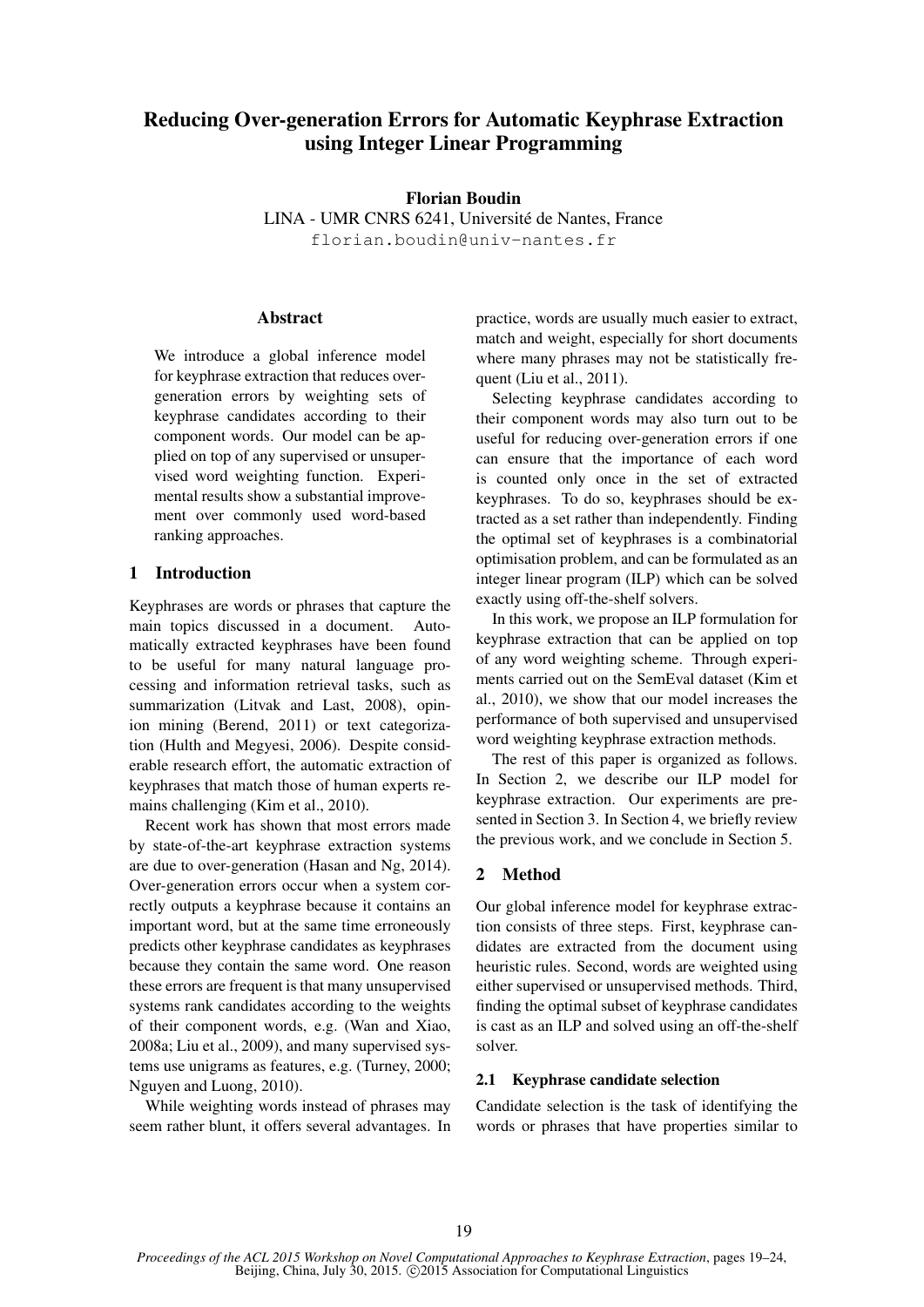those of manually assigned keyphrases. First, we apply the following pre-processing steps to the document: sentence segmentation<sup>1</sup>, word tokenization<sup>2</sup> and Part-Of-Speech (POS) tagging<sup>3</sup>.

Following previous work (Wan and Xiao, 2008a; Bougouin et al., 2013), we use the sequences of nouns and adjectives as keyphrase candidates. Candidates that have less than three characters, that contain only adjectives, or that contain stop-words<sup>4</sup> are filtered out. These heuristic rules are designed to avoid spurious instances and keep the number of candidates to a minimum (Hasan and Ng, 2014). All words are stemmed using Porter's stemmer (Porter, 1980).

### 2.2 Word weighting functions

The performance of our model depends on how word weights are estimated. Here, we experiment with three methods for assigning importance weights to words. The first two are unsupervised weighting functions, namely TF×IDF (Spärck Jones, 1972) and TextRank (Mihalcea and Tarau, 2004), which have been extensively used in prior work (Hasan and Ng, 2010). We also apply a supervised model for predicting word importance based on (Hong and Nenkova, 2014).

# $2.2.1$  TF $\times$ IDF

The weight of each word  $t$  is estimated using its frequency  $tf(t, d)$  in the document d and how many other documents include  $t$  (inverse document frequency), and is defined as:

$$
TF \times IDF(t, d) = tf(t, d) \times log(D/D_t)
$$

where  $D$  is the total number of documents and  $D_t$ is the number of documents containing  $t$ .

#### 2.2.2 TextRank

A co-occurrence graph is first built from the document in which nodes are words and edges represent the number of times two words co-occur in the same sentence. TextRank (Mihalcea and Tarau, 2004), a graph-based ranking algorithm, is then used to compute the importance weight of each word. Let  $d$  be a damping factor<sup>5</sup>, the TextRank score  $S(V_i)$  of a node  $V_i$  is initialized to a

default value and computed iteratively until convergence using the following equation:

$$
S(V_i) = (1-d) + \left(d \times \sum_{V_j \in \mathcal{N}(V_i)} \frac{w_{ji} \times S(V_j)}{v_k \in \mathcal{N}(V_j)}\right)
$$

where  $\mathcal{N}(V_i)$  is the set of nodes connected to  $V_i$ and  $w_{ji}$  is the weight of the edge between nodes  $V_j$  and  $V_i$ .

TextRank implements the concept of "voting", i.e. a word is important if it is highly connected to other words and if it is connected to important words.

#### 2.2.3 Logistic regression

We train a logistic regression model<sup>6</sup> for assigning importance weights to words in the document based on (Hong and Nenkova, 2014). Reference keyphrases in the training data are used to generate positive and negative examples. For a word in the document (restricted to adjectives and nouns), we assign label 1 if the word appears in the corresponding reference keyphrases, otherwise we assign 0. We use the relative position of the first occurrence, the presence in the first sentence and the TF×IDF weight as features. These features have been extensively used in supervised keyphrase extraction approaches, and have been shown to perform consistently well (Hasan and Ng, 2014).

#### 2.3 ILP model definition

Our model is an adaptation of the conceptbased ILP model for summarization introduced by (Gillick and Favre, 2009), in which sentence selection is cast as an instance of the budgeted maximum coverage problem<sup>7</sup>. The key assumption of our model is that the value of a set of keyphrase candidates is defined as the sum of the weights of the unique words it contains. That way, a set of candidates only benefits from including each word once. Words are thus assumed to be independent, that is, the value of including a word is not affected by the presence of any other word in the set of keyphrases.

Formally, let  $w_i$  be the weight of word i,  $x_i$ and  $c_i$  two binary variables indicating the pres-

 $1$ We use Punkt Sentence Tokenizer from NLTK.

 $2$ We use Penn Treebank Tokenizer from NLTK.

<sup>3</sup>We use the Stanford Part-Of-Speech Tagger (Toutanova et al., 2003).

<sup>&</sup>lt;sup>4</sup>We use the english stop-list from NLTK.

<sup>&</sup>lt;sup>5</sup>We set  $d$  to 0.85 as in (Mihalcea and Tarau, 2004).

<sup>&</sup>lt;sup>6</sup>We use the Logistic Regression classifier from scikitlearn with default parameters.

 ${}^{7}$ Given a collection S of sets with associated costs and a budget L, find a subset  $S' \subseteq S$  such that the total cost of sets in  $S'$  does not exceed L, and the total weight of elements covered by  $S'$  is maximized (Khuller et al., 1999).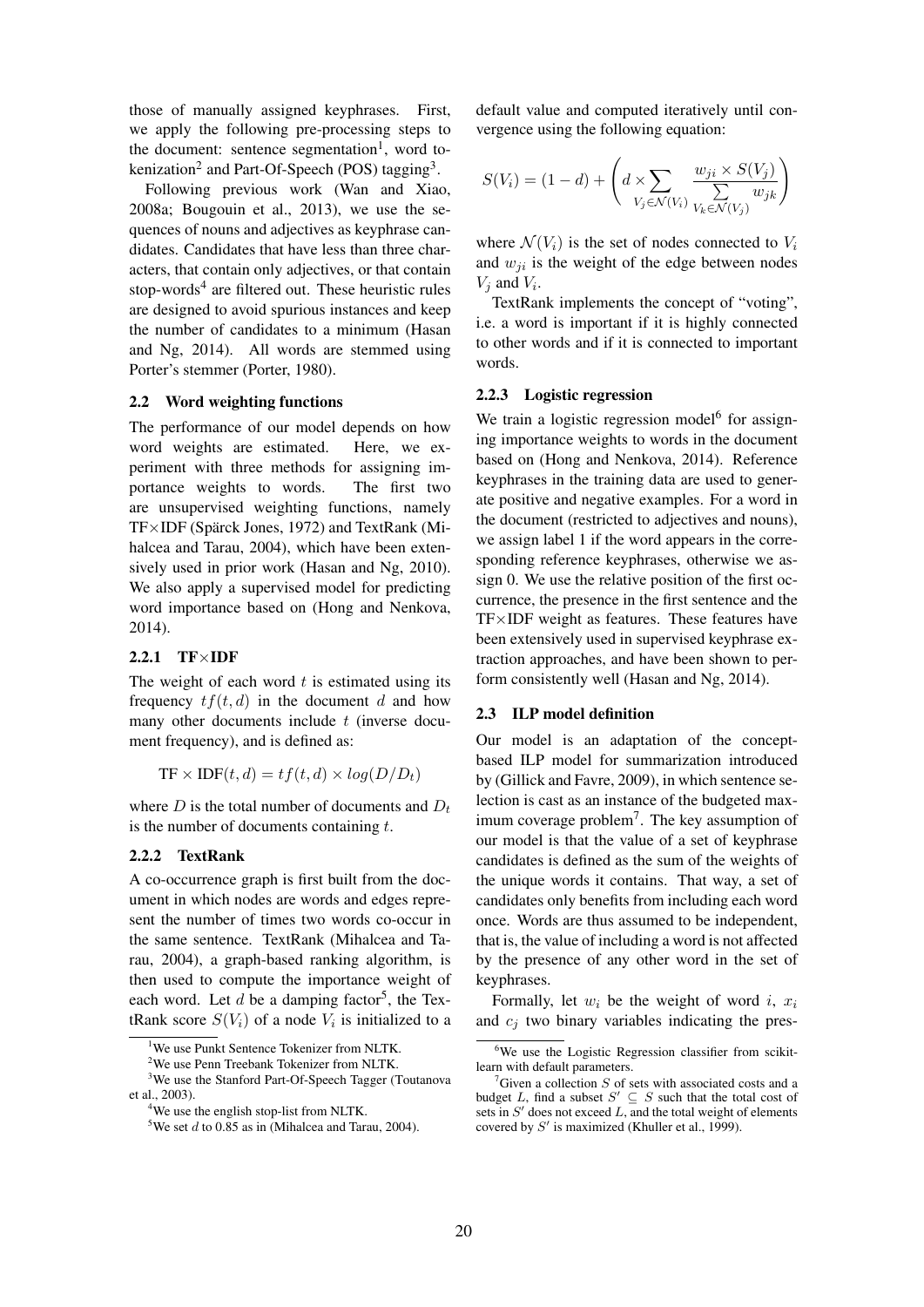ence of word  $i$  and candidate  $j$  in the set of extracted keyphrases,  $Occ_{ii}$  an indicator of the occurrence of word  $i$  in candidate  $j$  and  $N$  the maximum number of extracted keyphrases, our model is described as:

$$
\max \quad \sum_{i} w_i x_i \tag{1}
$$

$$
s.t. \quad \sum_{j} c_j \le N \tag{2}
$$

$$
c_j Occ_{ij} \le x_i, \quad \forall i, j
$$
 (3)  

$$
\sum c_j Occ_{ij} \ge x_i, \quad \forall i
$$
 (4)

$$
j
$$
  

$$
x_i \in \{0, 1\} \quad \forall i
$$
  

$$
c_j \in \{0, 1\} \quad \forall j
$$

The constraints formalized in equations 3 and 4 ensure the consistency of the solution: selecting a candidate leads to the selection of all the words it contains, and selecting a word is only possible if it is present in at least one selected candidate.

By summing over word weights, this model overly favors long candidates. Indeed, given two keyphrase candidates, one being included in the other (e.g. *uddi registries* and *multiple uddi registries*), this model always selects the longest one as its contribution to the objective function is larger. To correct this bias, a regularization term is added to the objective function:

$$
\max \quad \sum_{i} w_i x_i - \lambda \sum_{j} \frac{(l_j - 1)c_j}{1 + \textit{substr}_j} \quad (5)
$$

where  $l_i$  is the size, in words, of candidate j, and substr<sub>j</sub> the number of times  $c_j$  occurs as a subtring in the other candidates. This regularization penalizes the candidates that are composed of more than two words, and is dampened for candidates that occur frequently as substrings in other candidates. Here, we assume that for multiple candidates of the same size, the one that is less frequent in the document should be stressed first.

The resulting ILP is then solved exactly using an off-the-shelf solver<sup>8</sup>. The solving process takes less than a second per document on average. The N candidate keyphrases returned by the solver are selected as keyphrases.

# 3 Experiments

# 3.1 Experimental settings

We carry out our experiments on the SemEval dataset (Kim et al., 2010), which is composed of scientific articles collected from the ACM Digital Library. The dataset is divided into training (144 documents) and test (100 documents) sets. We use the set of combined author- and reader-assigned keyphrases as reference keyphrases.

We follow the common practice (Kim et al., 2010) and evaluate the performance of our method in terms of precision (P), recall (R) and f-measure (F) at the top  $N$  keyphrases<sup>9</sup>. Extracted and reference keyphrases are stemmed to reduce the number of mismatches.

For each word weighting function, namely TF×IDF, TextRank and Logistic regression, we compare the performance of our ILP model (hereafter  $i\,l$  p) with that of two word-based weighting baselines. The first baseline (hereafter sum) simply ranks keyphrase candidates according to the sum of the weights of their component words as in (Wan and Xiao, 2008b; Wan and Xiao, 2008a). The second baseline (hereafter norm) consists in scoring keyphrase candidates by computing the sum of the weights of their component words normalized by their length as in (Boudin, 2013).

As a post-processing step, we remove redundant keyphrases from the ranked lists generated by both baselines. A keyphrase is considered redundant if it is included in another keyphrase that is ranked higher in the list.

IDF weights are computed on the training set. The regularization parameter  $\lambda$  is set, for all the experiments, to the value that achieves the best performance on the training set, that is 0.3 for TF×IDF, 0.4 for TextRank and 1.2 for Logistic regression.

# 3.2 Results

The performance of our model on top of different word weighting functions is shown in Table 1. Overall, our model consistently improves the performance over the baselines. We observe that the results for sum are very low. Summing the word weights favors long candidates and is prone to over-generation errors, as illustrated by the example in Table 2.

<sup>8</sup>We use GLPK, http://www.gnu.org/ software/glpk/

<sup>&</sup>lt;sup>9</sup>Scores are computed using the evaluation script provided by the SemEval organizers.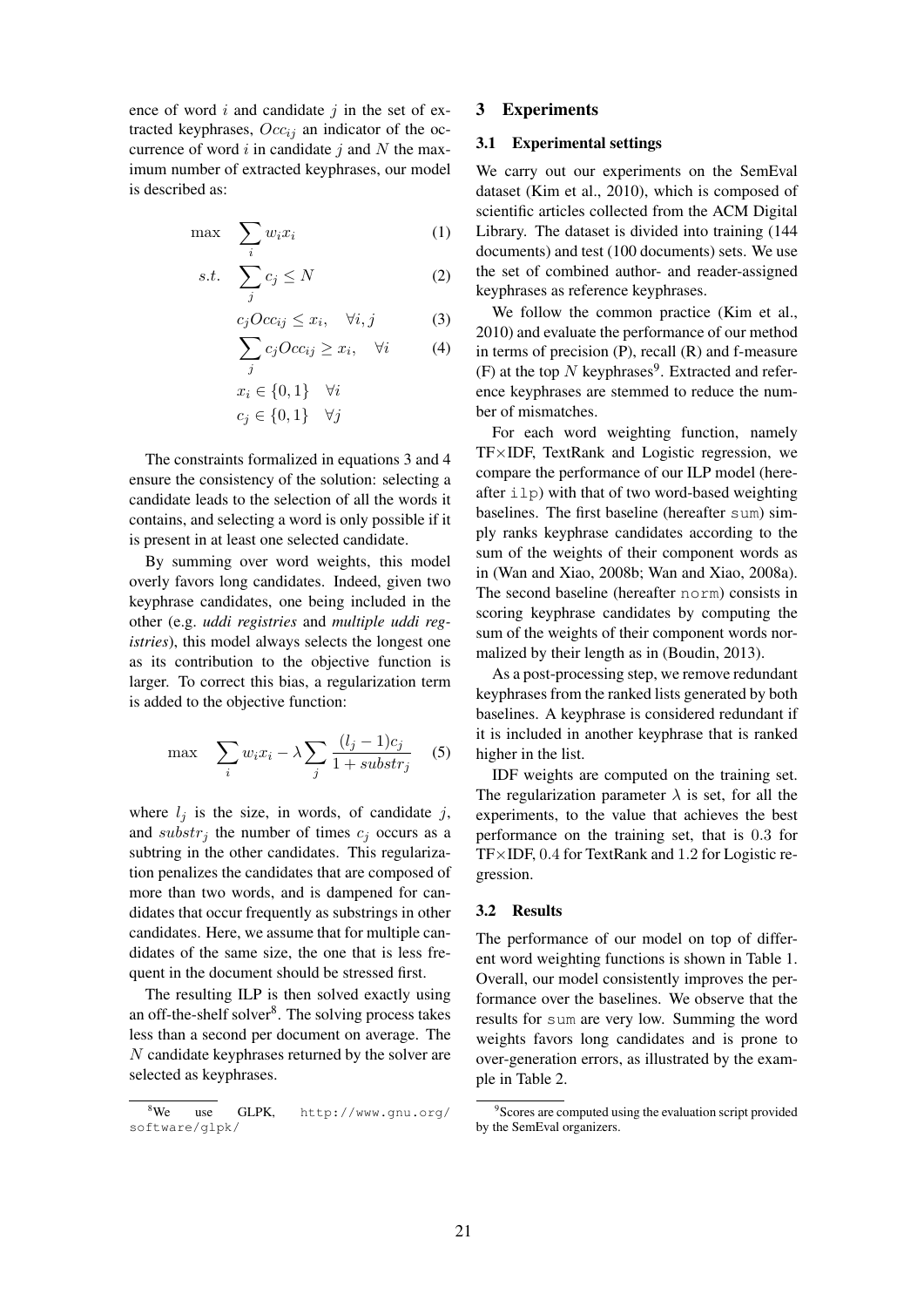|                             | <b>Top-5 candidates</b> |      |                  | <b>Top-10 candidates</b> |      |                  |
|-----------------------------|-------------------------|------|------------------|--------------------------|------|------------------|
| <b>Weighting + Ranking</b>  | P                       | R    | F                | P                        | R    | F                |
| $TF \times IDF + sum$       | 5.6                     | 1.9  | 2.8              | 5.3                      | 3.5  | 4.2              |
| + norm                      | 19.2                    | 6.7  | 9.9              | 15.1                     | 10.6 | 12.3             |
| $+$ ilp                     | 25.4                    | 9.1  | $13.3^{\dagger}$ | 17.5                     | 12.4 | $14.4^{\dagger}$ |
| TextRank $+$ sum            | 4.5                     | 1.6  | 2.3              | 4.0                      | 2.8  | 3.3              |
| + norm                      | 18.8                    | 6.6  | 9.6              | 14.5                     | 10.1 | 11.8             |
| $+$ ilp                     | 22.6                    | 8.0  | $11.7^{\dagger}$ | 17.4                     | 12.2 | $14.2^{\dagger}$ |
| Logistic regression $+$ sum | 4.2                     | 1.5  | 2.2              | 4.7                      | 3.4  | 3.9              |
| + norm                      | 23.8                    | 8.3  | 12.2             | 18.9                     | 13.3 | 15.5             |
| +ilp                        | 29.4                    | 10.4 | $15.3^{\dagger}$ | 19.8                     | 14.1 | 16.3             |

Table 1: Comparison of TF×IDF, TextRank and Logistic regression for different ranking strategies when extracting a maximum of 5 and 10 keyphrases. Results are expressed as a percentage of precision (P), recall (R) and f-measure (F). † indicates significance at the 0.05 level using Student's t-test.

Normalizing the candidate scores by their lengths (norm) produces shorter candidates but does not limit the number of over-generation errors. As we can see from the example in Table 2, 9 out of 10 extracted keyphrases are containing the word *nugget*. Our ILP model removes these redundant keyphrases by controlling the impact of each word on the set of extracted keyphrases. The resulting set of keyphrases is more diverse and thus increases the coverage of the topics addressed in the document.

Note that the reported results are not on par with keyphrase extraction systems that use adhoc pre-processing, involve structural features and leverage external resources. Rather our goal in this work is to demonstrate a simple and intuitive model for reducing over-generation errors.

## 4 Related Work

In recent years, keyphrase extraction has attracted considerable attention and many different approaches were proposed. Generally speaking, keyphrase extraction methods can be divided into two main categories: supervised and unsupervised approaches.

Supervised approaches treat keyphrase extraction as a binary classification task, where each phrase is labeled as keyphrase or nonkeyphrase (Witten et al., 1999; Turney, 2000; Kim and Kan, 2009; Lopez and Romary, 2010). Unsupervised approaches usually rank phrases by importance and select the top-ranked ones as keyphrases. Methods for ranking phrases in $TF\times IDF + sum(P = 0.1)$ advertis bid; certain advertis budget; keyword bid; convex hull landscap; budget optim bid; uniform bid strategi; advertis slot; advertis campaign; ward advertis; searchbas advertis

 $TF\times IDF + norm (P = 0.2)$ 

advertis; advertis bid; keyword; keyword bid; landscap; advertis slot; advertis campaign; ward advertis; searchbas advertis; advertis random

 $TF\times IDF + i1\circ (P = 0.4)$ 

click; advertis; uniform bid; landscap; auction; convex hull; keyword; budget optim; single-bid strategi; queri

Table 2: Example of the top-10 extracted keyphrases for the document J-3 of the SemEval dataset. Keyphrases are stemmed and whose that match reference keyphrases are marked bold.

clude graph-based ranking (Mihalcea and Tarau, 2004; Wan and Xiao, 2008a; Wan and Xiao, 2008b; Bougouin et al., 2013; Boudin, 2013), topic-based clustering (Liu et al., 2009; Liu et al., 2010; Bougouin et al., 2013), statistical models (Paukkeri and Honkela, 2010; El-Beltagy and Rafea, 2010) and language modeling (Tomokiyo and Hurst, 2003).

The work of (Ding et al., 2011) is perhaps the closest to our present work. They proposed an ILP formulation of the keyphrase extraction prob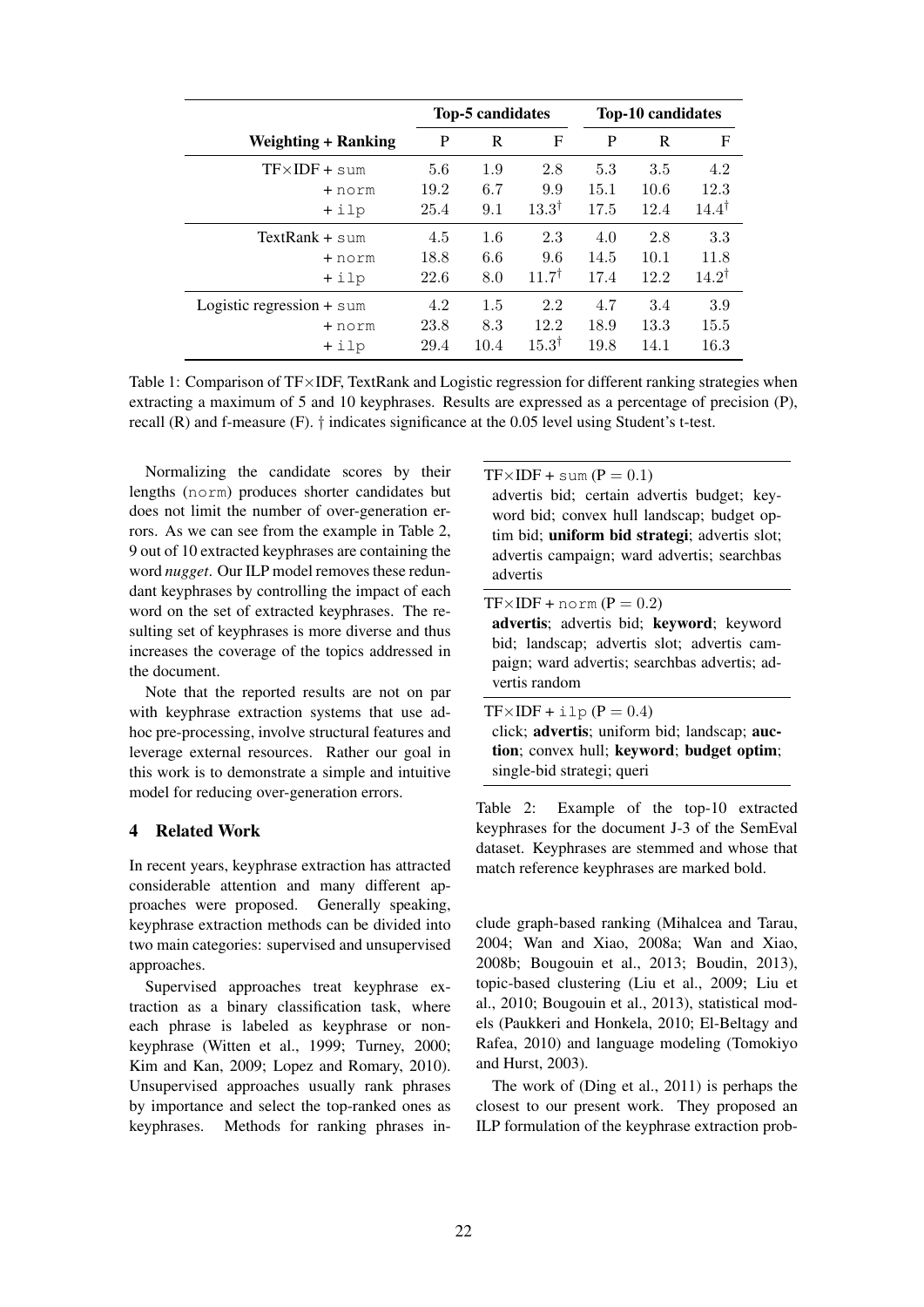lem that combines TF×IDF and position features in an objective function subject to constraints of coherence and coverage. In their model, coherence is measured by Mutual Information and coverage is estimated using Latent Dirichlet Allocation (LDA) (Blei et al., 2003). Their work differs from ours in that (1) it is phrased-based and thus does not penalize redundant keyphrases, and (2) it requires estimating a large number of hyperparameters which makes it difficult to generalize.

# 5 Conclusion and Future Work

In this paper, we proposed an ILP formulation for keyphrase extraction that reduces over-generation errors by weighting keyphrase candidates as a set rather than independently. In our model, keyphrases are selected according to their component words, and the weight of each unique word is counted only once. Experiments show a substantial improvement over commonly used wordbased ranking approaches using either supervised and unsupervised weighting schemes.

In future work, we intend to extend our model to include word relatedness through the use of association measures. By doing so, we expect to better differentiate semantically related keyphrase candidates according to the association strength between their component words.

#### Acknowledgments

This work was partially supported by the GOLEM project (grant of CNRS PEPS FaSciDo 2015, http://boudinfl.github.io/GOLEM/). We thank the anonymous reviewers, Adrien Bougouin and Evgeny Gurevsky for their insightful comments.

### References

- Gábor Berend. 2011. Opinion expression mining by exploiting keyphrase extraction. In *Proceedings of 5th International Joint Conference on Natural Language Processing*, pages 1162–1170, Chiang Mai, Thailand, November. Asian Federation of Natural Language Processing.
- David M. Blei, Andrew Y. Ng, and Michael I. Jordan. 2003. Latent dirichlet allocation. *J. Mach. Learn. Res.*, 3:993–1022, March.
- Florian Boudin. 2013. A comparison of centrality measures for graph-based keyphrase extraction. In

*Proceedings of the Sixth International Joint Conference on Natural Language Processing*, pages 834– 838, Nagoya, Japan, October. Asian Federation of Natural Language Processing.

- Adrien Bougouin, Florian Boudin, and Béatrice Daille. 2013. Topicrank: Graph-based topic ranking for keyphrase extraction. In *Proceedings of the Sixth International Joint Conference on Natural Language Processing*, pages 543–551, Nagoya, Japan, October. Asian Federation of Natural Language Processing.
- Zhuoye Ding, Qi Zhang, and Xuanjing Huang. 2011. Keyphrase extraction from online news using binary integer programming. In *Proceedings of 5th International Joint Conference on Natural Language Processing*, pages 165–173, Chiang Mai, Thailand, November. Asian Federation of Natural Language Processing.
- Samhaa R. El-Beltagy and Ahmed Rafea. 2010. Kpminer: Participation in semeval-2. In *Proceedings of the 5th International Workshop on Semantic Evaluation*, pages 190–193, Uppsala, Sweden, July. Association for Computational Linguistics.
- Dan Gillick and Benoit Favre. 2009. A scalable global model for summarization. In *Proceedings of the Workshop on Integer Linear Programming for Natural Language Processing*, pages 10–18, Boulder, Colorado, June. Association for Computational Linguistics.
- Kazi Saidul Hasan and Vincent Ng. 2010. Conundrums in unsupervised keyphrase extraction: Making sense of the state-of-the-art. In *Coling 2010: Posters*, pages 365–373, Beijing, China, August. Coling 2010 Organizing Committee.
- Kazi Saidul Hasan and Vincent Ng. 2014. Automatic keyphrase extraction: A survey of the state of the art. In *Proceedings of the 52nd Annual Meeting of the Association for Computational Linguistics (Volume 1: Long Papers)*, pages 1262–1273, Baltimore, Maryland, June. Association for Computational Linguistics.
- Kai Hong and Ani Nenkova. 2014. Improving the estimation of word importance for news multidocument summarization. In *Proceedings of the 14th Conference of the European Chapter of the Association for Computational Linguistics*, pages 712– 721, Gothenburg, Sweden, April. Association for Computational Linguistics.
- Anette Hulth and Beáta B. Megyesi. 2006. A study on automatically extracted keywords in text categorization. In *Proceedings of the 21st International Conference on Computational Linguistics and 44th Annual Meeting of the Association for Computational Linguistics*, pages 537–544, Sydney, Australia, July. Association for Computational Linguistics.